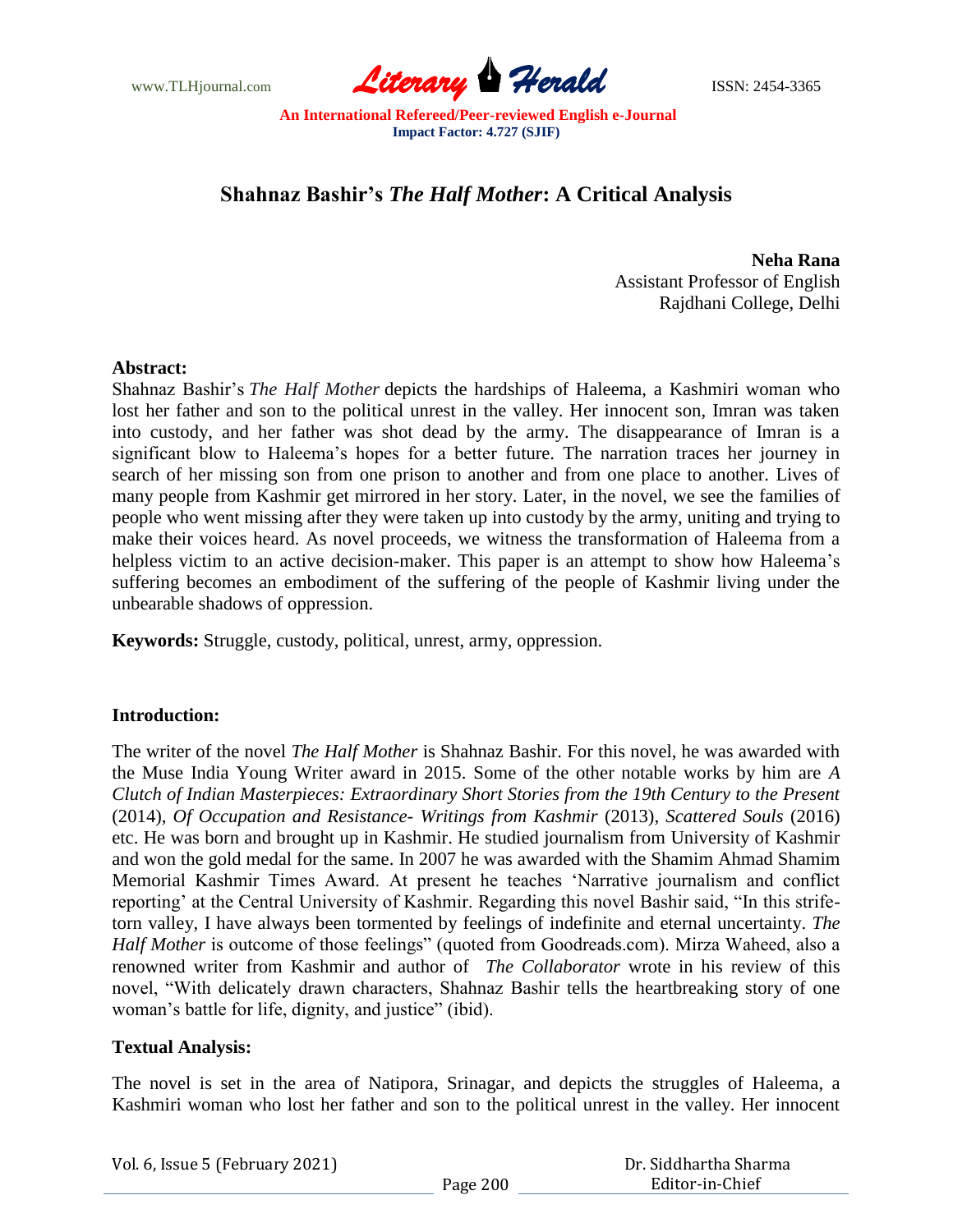

son, Imran was taken into custody and her father shot dead by the army. Haleema's trials are already hinted in the description about hens in the beginning of novel, "The mother hens looked angry and chuffed from motherhood. They raised their quills and pecked at the hands that touched their children. But they were helpless against the eagles that dived and stole their chicks" (17).This pain and suffering of not finding a voice and an outlet turned into the feeling of self-hatred, "She woke up hating herself, remembering the pleasure of the dreamless sleep she had before dinner. She hated having to believe she existed, to feel she was conscious. She hated the smell that sleep brought. She wished she were dead" (1). This novel follows Haleema and people with similar story as her in their struggle to find their muffled voice. Also as novel proceeds we witness transformation of Haleema from a helpless victim to an active decision maker. In political terms, when a husband goes missing, half is used as prefix with wife's name in the missing report. The title *The Half Mother* refers to Haleema and when she calls herself half-mother in the novel then it is her taking a political identity.

The narration traces her journey in search for her missing son from one prison to another and from one place to another. Lives of many people from Kashmir get mirrored in her story. Later, in the novel we see families of people who went missing after they were taken up into custody by the army, uniting and trying to make their voices heard.

In the opening of the novel we see Haleema repeating words of hope given by Imam to her-self and tries to find God in the sky but only finds emptiness and reminder of her loss. Even while doing her daily chores her eyes rests on the door anticipating the return of her son, "Then once again, she was back on the ledge, now studying the frayed edges of her dupatta that badly needed washing. Her eyes did not leave her wooden gate" (4). The futility of this hope is expressed near the end of the novel. Izhar, a helpful BBC reporter fixes a meeting of Haleema with the newly appointed chief minister of Kasmir. Haleema meets him as representative of the association of Family Members of Missing People and pleads him to get them justice and be reunited with their lost ones. To this he responds that it could have been that their relatives might have crossed the border. Haleema says that if this were to be a case then they would not be making rounds of court and jail to find their loved ones. Even if their loved ones were killed right in front of them by the army then after mourning they might have lived a life of no hope or expectation. But the fact their family members are missing, it has brought longings with it which is "An eternal torture. It has not abated for a second. It kills us every day and resurrects us every morning to kill us again" (151). To their suffering the chief minister insensitively remarked that his wife and son lives in America and his daughters are married here and there, therefore his life is same as theirs.

In her loneliness Haleema was haunted by memories. Narration of the novel from here proceeds to follow her memory. Father of Haleema, Ghulam Rasool Joo juggled through various odd jobs such as cart-puller, gardener, caretaker, construction worker, sales man, candy maker, tailor and cook before settling to become a shop owner. In the area of Natipora he was called by the name AbJaan by everyone. He was the first to bring a "Hercules bicycle" there. It had a headlight and a bucket in the front. AbJaan would take Haleema on rides on the same bicycle while telling her the stories from *Gulrez* and *Gulistaan-Bostana*, which are Kashmiri folktales on the way.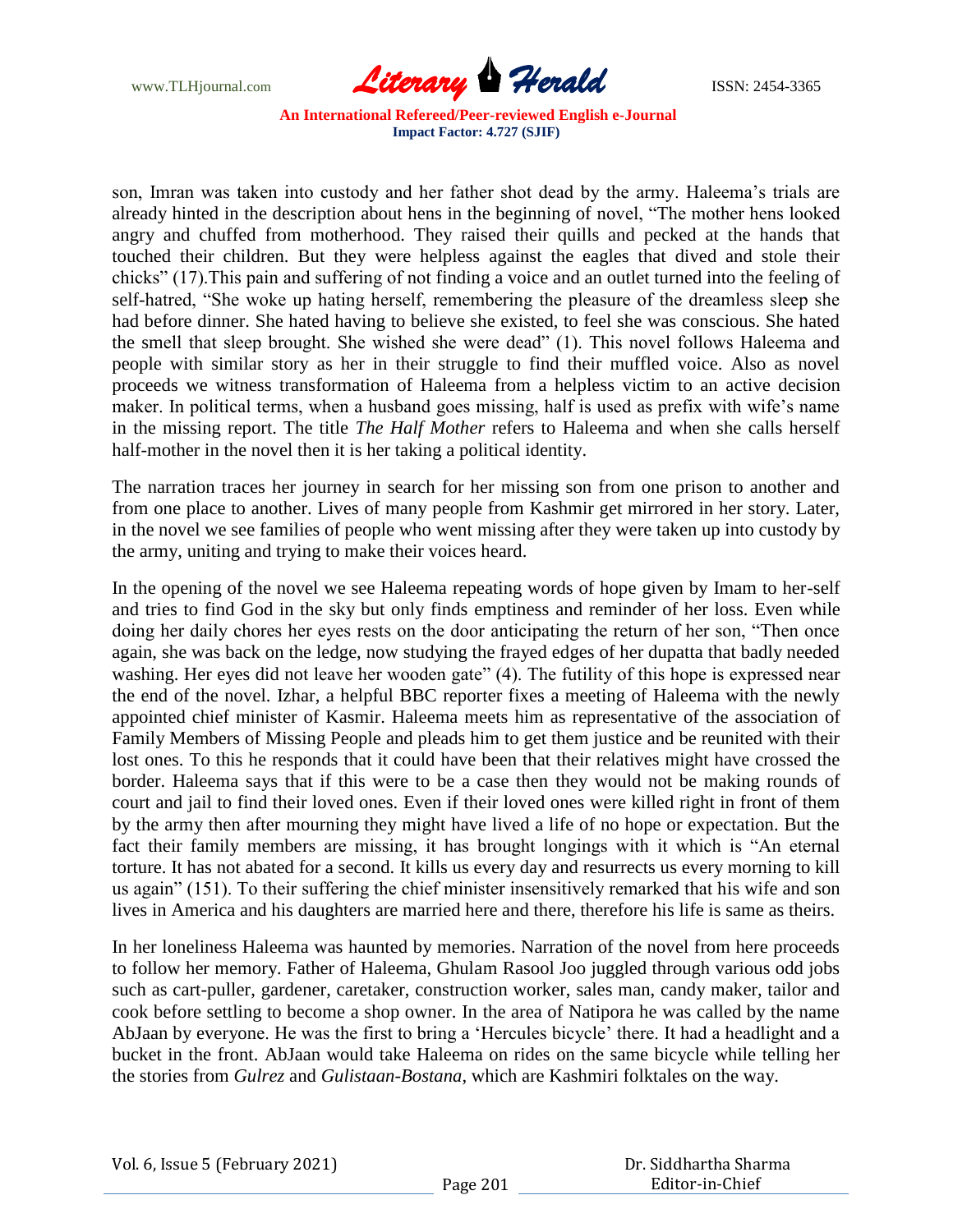

When Haleema was eight years old her mother died of tuberculosis. In beginning, Haleema continued to go to school but when household chores began to fall apart then Haleema gave up her education in order to look after the house. The house chores completed by her were:

"Haleema devoted herself fully to household chores then: she milked the cows, winnowed the rice, washed, cleaned, mopped, swept the leaf-strewn compound with besom and pounded on red chillies in a large stone mortar with a wooden pestle taller than her. Slowly, the chores became a habit; the habit seeped into her and then became a part of her being." (10)

Here we can see that roles for girls and Women are prioritized to be maintenance of household. Shafiqa, a woman who lived in the neighbor helped Haleema in learning these tasks.

Natipora"s location has been specified to be "three kilometres away from Lal Chowk, the centre of Srinagar, to the south. The locality grew sparser and finally transformed into vegetable farms, paddy fields, bush lands, poplar grooves, and plum orchards" (11). Haleema with her father lived at the periphery of Natipora in a three-storey house. There were different kinds of trees such as "Russian poplars", "horse-chestnut" and "acacia trees" around the house (11). There was also a cowshed and chicken coop near house. The custom was that if the only child of the parents was a girl then the husband of that girl would stay with the girl"s family after marriage. Haleema was married to a medical assistant working in a nursing home in Srinagar. When she found out he was having an affair with a nurse working there, she divorced him after three months of the marriage. This reveals Haleema had some agency of her own. It is she who made the decision to divorce her husband. After one month of her divorce when she began to have bouts of vomiting she went on her to a maternity hospital, Lal Ded Hospital, without telling her father. She gave birth to a boy at her home. Instantly she found in him her bundle of joy, "Ignoring the stark similarities between him and his father, Haleema passionately and desperately lied to herself. She dismissed the similitude and likened the boy to herself, declaring that he was part of her being" (16). Despite Haleema's affection for the new born child, it was AbJann who gave the name to the young boy and it was Imran. After AbJaan death and Imran"s abduction, Haleema becomes a very active agent. While her earlier forms of protest against army were sobbing and pleading, near the end it becomes more active. These will be discussed later in the paper.

AbJaan made a seat for Imran on his bicycle and brought him various toys and doll. It is interesting to note that AbJaan brought him a doll. Imran loved his studies. After completing a class he would be excited for new books of next session. The little boy against address would write that he is the "citizen of the whole world" (19). In the place of name he would write "Not important" (19). As a part of school uniform the students were made to wear a colored badge reading "I love Kashmir". Outside the school there was a small shop of Aziz where Aziz sold various kinds of cheap candies. Students would crowd this shop before the school began and after it closed for the day.

The novel records the turbulence which started from 1987 in Kashmir and how it impacted various lives of people living in Kashmir. In 1987, Muslim United Front (MUF), a political party of Kashmir planned to contest the democratic elections of 1987. Leaders of various socio-

| Vol. 6, Issue 5 (February 2021) | Dr. Siddhartha Sharma |                 |
|---------------------------------|-----------------------|-----------------|
|                                 | Page 202              | Editor-in-Chief |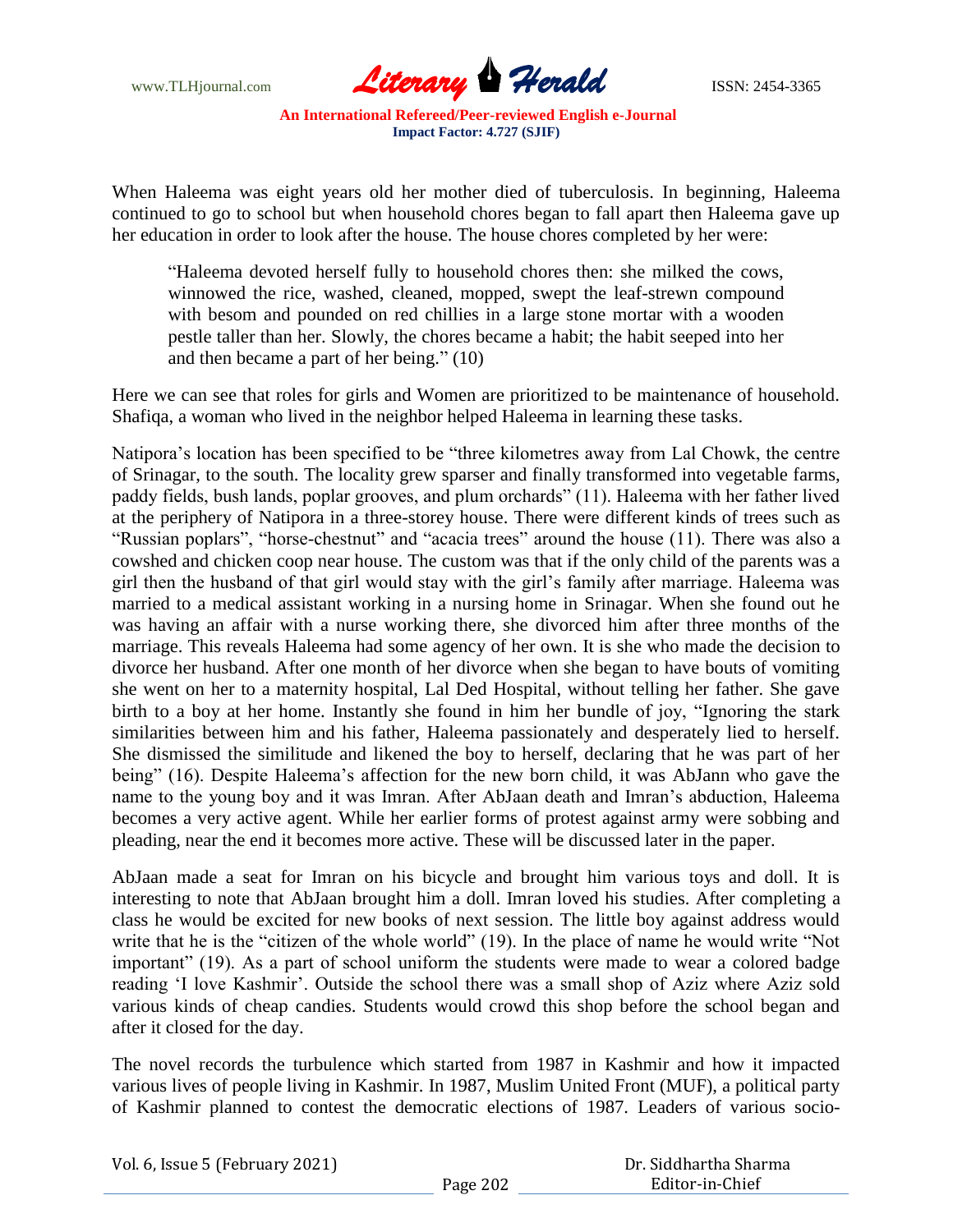

political and religious organizations were its members. Some of the notable members were Syed Salahuddin and Syed Ali Shah Geelani. Many of the members were imprisoned by Indian government and speculations were high that elections were rigged. This escalated the tension in Kashmir. The novel shows how so many lives got disrupted and interrupted. In the dark nights AbJaan would read stories from Imran"s English reader in the light of kerosene lantern. While AbJaan would be reading stories to Imran, Haleema would be spinning wool on a wheel near the clay oven. Here we can notice the gender discrimination where the position of women is confined to the kitchen.

On January night that year AbJaan returned home holding an Urdu newspaper under his arms. He was in sour mood and sat silently with solemn expression. He declares that "The war has begun" and newspaper described a gun incident in Srinagar where "two masked men had shot a police constable at point-blank range and run away on their scooter. The long tussle between the political rivals had finally culminated into war. Young boys had begun sneaking into Pakistan to fetch arms and rebel against the government" (23). AbJaan then founds an old transistor and fixed its wave scale on Urdu BBC channel. The news was confirmed there too. A possible malfunction of the machine is interrupted as deliberate interruption by the Government by AbJaan. Here the writer draws our attention to the fact that people of Kashmir had started to become suspicious of government more and more, "AbJaan told Haleema that the frequency interruptions were an attempt by the government to censor the BBC" (23).

Soon the presence of army in Kashmir increased and they began to make bunkers around the place, "One day while on his way to school, Imran saw several men in khaki fatigues at the local Sufi shrine shoveling sand into white nylon bags; some of them were stacking the stuffed bags one over the other" (24). The narrative here marks the change in the atmosphere of Natipora. Bunkers and gun wielding army men were a new sight to the people living there. The scene takes a communal turn when "OM" sign is painted on the entrance of bunker by army officials.

The following night AbJaan kept on smoking and Imran was afraid to ask him to read the stories. Thus we see disruption in the routine of people. Winters advanced and slight snowfall turned into heavy blizzard. Imran wondered as to why the army men had come here to suffer in cold, "*Why have these men come to die in the cold*?" (24). One day after heavy snowfall, AbJaan was clearing the area in front of his house when two troopers came to him demanding shovel from him, "One of them, a rifle slinging from his shoulder and a crooked forefinger on the trigger, told AbJaan brusquely, "Give us your shovel"" (26). Imran was also there to help AbJaan remove the snow. AbJaan threw the shovel in their direction and they walked away taking it. They were building bunker right in front of their home. Observing this AbJaan was filled with both anger and fear. He asked them to build bunker somewhere else as women of his house would be unable to move around freely outside of their home in outsider"s presence. In response the trooper pushed him away with the butt of his rifle and he fell on the ground. Enraged Imran hit the trooper on his legs and asked for the shovel back. By then the people too had gathered around and Haleema too came out. People protested and Haleema cried for Imran. On Imam"s persuasion, army men agreed to not make bunker in the neighborhood. Thereafter: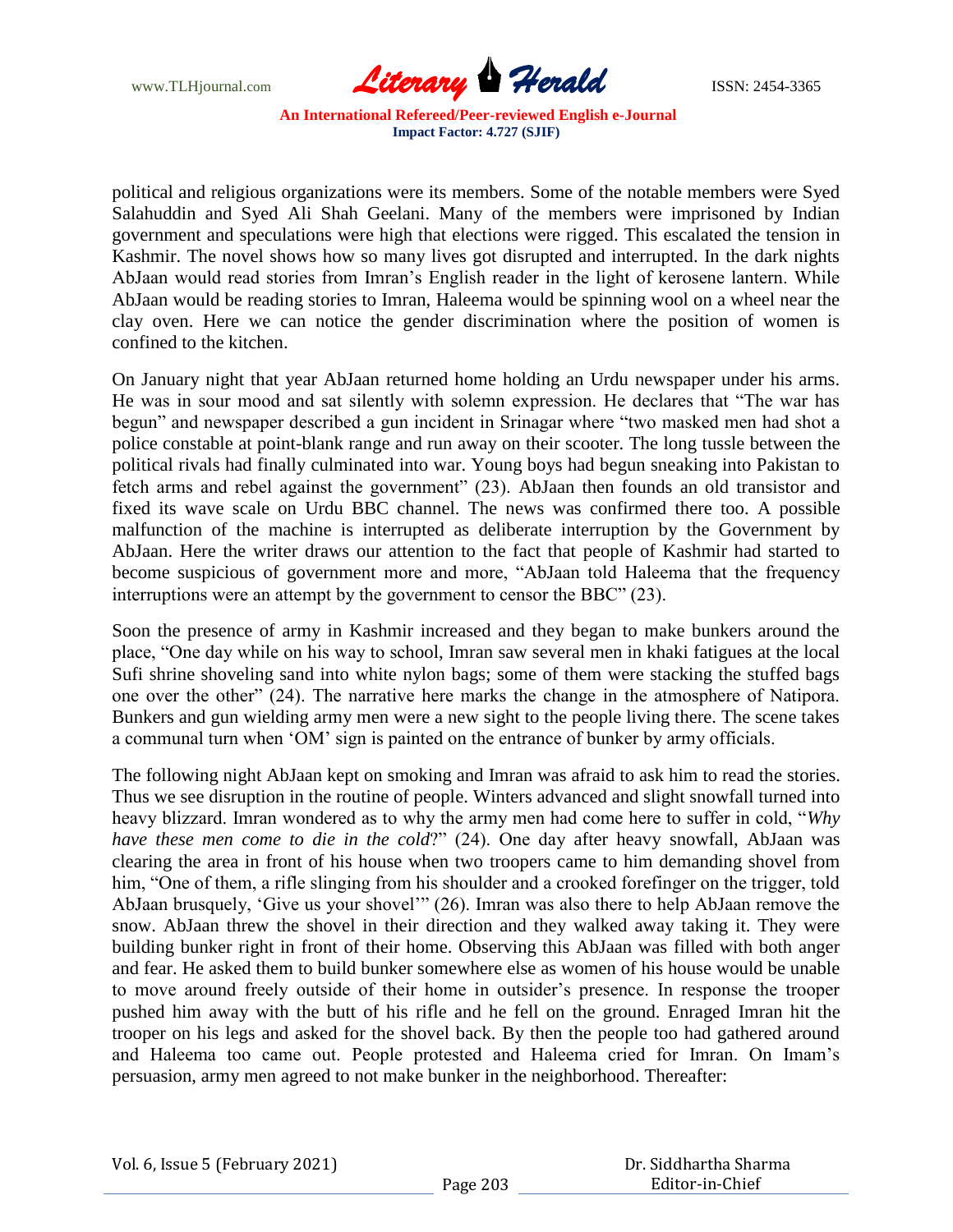

"Imran stood frozen, dazed, gazing with rage at everything around him. Everything—the gate; the path, now cleared of the snow; the shovel, now returned by the trooper; his mittens; AbJaan"s *karakuli*; the poplars; the falling snow seemed to applaud him for what he had done." (27)

Inside the home no one spoke anything, "as if in mourning. No one spoke for hours, not knowing what to talk about" (27).AbJaan was smoking nonstop, Imran while sitting in the corner recalled the incident over and over again, "The memory of AbJaan lying in the snow with his *karakuli* tilted over his eyes brought tears to his eyes. Everything in his room looked distorted, yet clearer through the tears" (27).

As a teenager Imran grew into a tall and handsome man, "In a strange way he seemed more of a husband than son to Haleema" and while speaking to him "She would feel as if she spoke to someone older than her. Someone firmer, stronger than her. He seemed like her protector now" (28).

On Sunday Imran would help his mother in her wool work and other home chores. Haleema would save money for Imran"s education. Haleema was once a local healer in her neighborhood but then her own health began to fall and she complained of breathlessness which later escalated to feelings of suffocation. Doctor diagnosed it as Bronchitis, "When Imran and AbJaan helped a staggering Haleema out of the doctor's clinic, she slouched and rasped hard, huffing, gasping and panting rhythmically. Her cough was relentless and she tottered to sit down after every ten paces" (30). At symbolic level, the local healer, Haleema, herself turning ill hints at ongoing depletion and degradation of local community and culture.

From here Imran took upon himself to perform most of the household duties. Before going to the school he would first serve *nuun chai*with bread crumbs in it to Haleema and after coming from school he would wash Haleema"s handkerchief dirtied with phlegm. He would clean the entire home and cook meals. AbJaan too began to help by taking care of cattle.

In 1990, the situation took turn for worse:

"As the insurgency in the valley intensified, the government resigned, paving the way for governor's rule. Tears, blood, death and war followed, as did curfews, crackdowns, raids, encounters, killings, bunkers, an exodus of people, burning markets, schools and buildings." (32)

Young talented boys turned radicals and went to Pakistan. Among first of them was Shaheen Bhat who was also known as "Natipora"s Einstein" because of his excellent skills in science and math. The other was Imran Bhat who was an incredible football player. Many youths died of bullet wounds. The first is said to be Shabeer Ahmad who was gunned down with twenty-three rounds of bullets in his chest for waving Pakistani flag. Many girls and women were sexually assaulted. Author mentions Rukhsana to be the first one as she was beaten and stripped naked in her own compound in front of her own parents. Farmer's paddy were burnt when they did not reveal the whereabouts of their "radical" sons.

|  |  | Vol. 6, Issue 5 (February 2021) |  |
|--|--|---------------------------------|--|
|--|--|---------------------------------|--|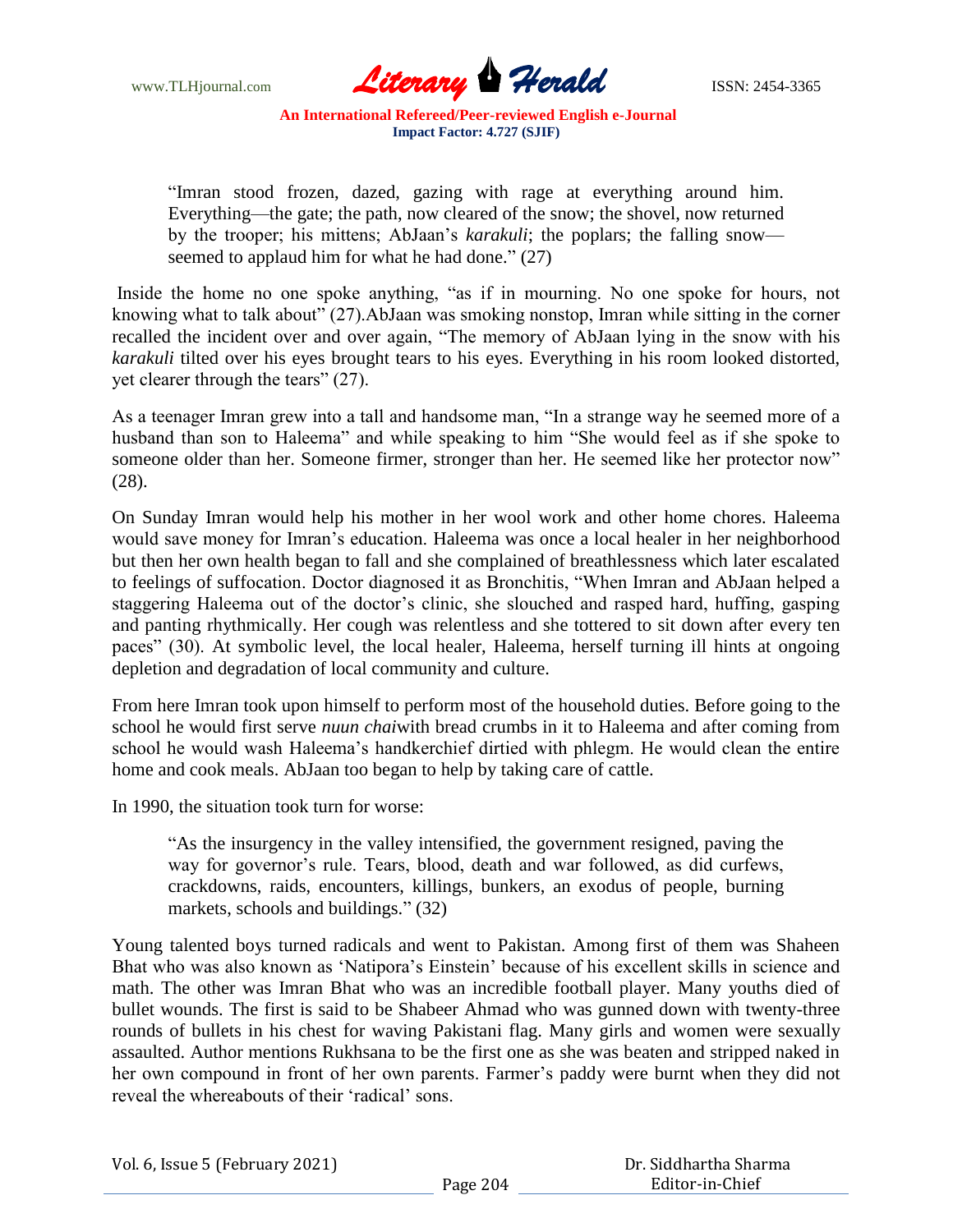

This violence gave rise to processions on road where many women, men, children, old and young people marched raising the slogan of "*Azaadi*" (freedom).

The novel also grapples with the question of history. Imran is unable to understand why history of Kashmir, a place where they were born and are living is not taught and instead histories of far remote and bygone places are taught such as "Mesopotamia", "Indus Valley" and "Harappa" in their school. On receiving punishment by teacher for raising this question, Imran thought that Kashmir must not had a history and that"s why teacher got angry. AbJaan responded to this incident by saying that, "Until we stop oppressing ourselves others will never stop oppressing us. Remember this. Mark my words…Everything has a history. And we have a firm history. Our own history. Except the fact that it has never seen the light of day" (34). According to AbJaan it is important to one"s history in order to know and learn about oneself.

Some of the young Kashmiri militant youths had organized a party, Jammu Kashmir Liberation Front (JKLF) around this time. Army was in constant watch of the members of this party to arrest them. Attacks on army troopers were supposedly carried out by the members of this party.

Processions against the army had a pull to it which was not always logical and reasonable. Sometimes without understanding it people especially children would be attracted towards it. Writer reveals that these processions can falsely mobilize people who does not have clear picture through the description of an incident where Imran was attracted towards the procession and drawn towards participating in it, "Everybody around him repeated the slogan the procession was shouting. The words began to form on his lips too: *Azaadi!*" (38). He began to imitate the leaders by raising fists in the air and repeating their slogans for *Azaadi*.

Because of crowded and frequent processions curfew was imposed. Orders were given that if anyone was seen outside during the duration of curfew then that person must be shot on sight. Duration of curfew was not specified and for that reason everyone was in panic specifically because of limited food supply.

This began to have an impact on children. They would now draw guns instead of usual flowers and trees. During the curfews, education got disrupted. The game of hide and seek took a new form of "Militant-Military". Children formed themselves into these two groups and would attack each other with wooden guns and then would hide from each other, "Imran always chose to become a 'militant', and with his wooden gun he would suddenly ambush a 'patrolling party' and then run away to hide in an empty house which belonged to a Kashmiri Pandit and would wait to be spotted and killed or be picked up by the 'military'" (41). Innocent games of children turned into imaginative bloody play.

The other curfew lasted for two hundred and seventy days. One evening when Imran was playing cricket with his friend, Tickoo, a Kashmiri Pandit who owned the home next to Imran"s came to collect his leftovers with army standing as guard. Suddenly fire broke from an alley and rounds were fired on the both sides. Children ran into different directions. The image of "[a]A broken plastic chair that doubled as the wicket remained in the crossfire, in the middle of the deserted road" (43) juxtaposed with image of gun shots being fired and blood stains on road reveals the

| Vol. 6, Issue 5 (February 2021) |          |
|---------------------------------|----------|
|                                 | Page 205 |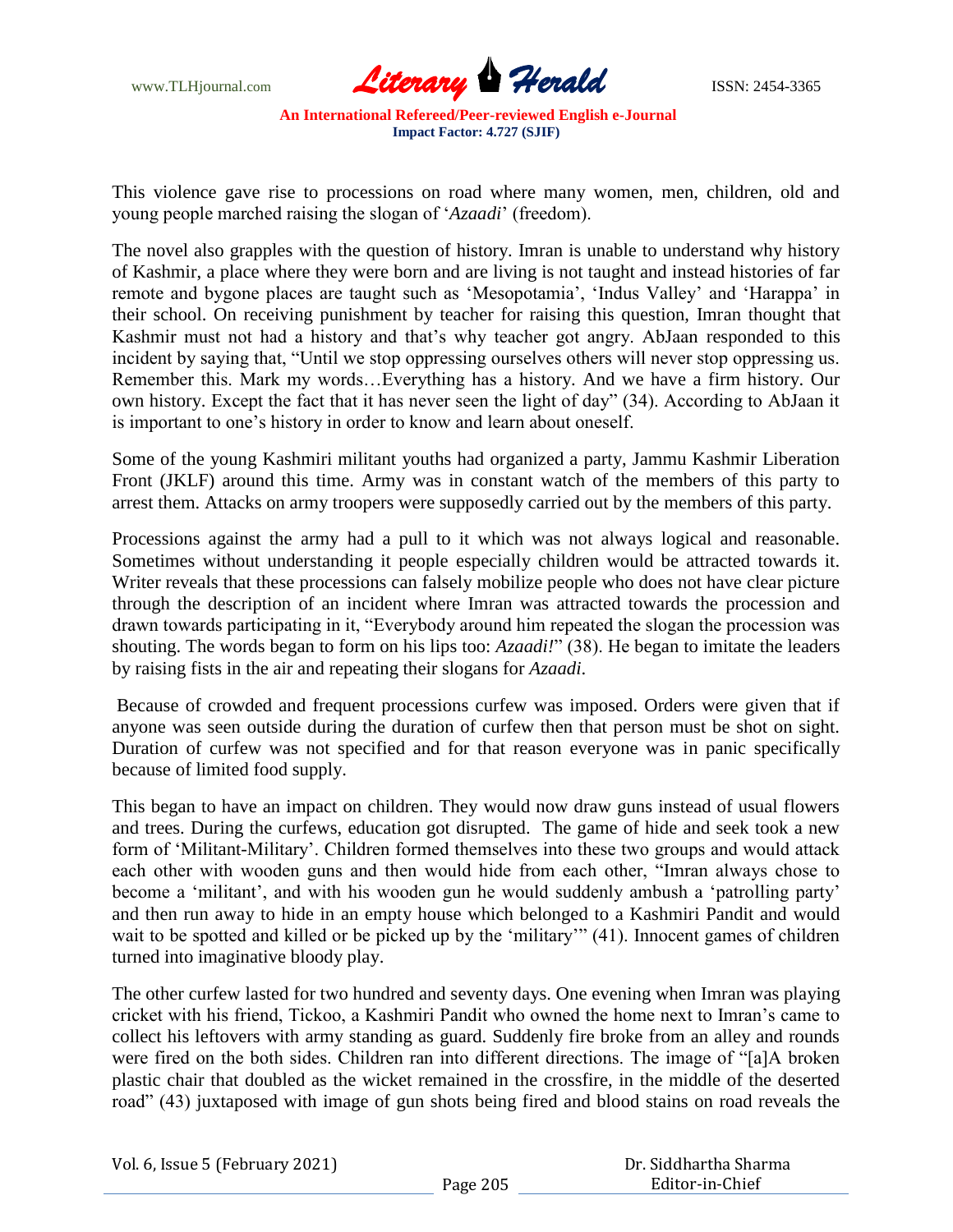

tragic nature of this violence. It also reveals the disruption of safe place in which children grew up in Kashmir in the past.

One of the gun shot hit the truck driver on his neck and the truck rammed into a wall crushing a trooper. Once the attackers left, troopers dragged Tickoo out of the truck and beat him relentlessly. Further they set fire to all his things. People in the neighboring houses ran away from their houses to escape the fury of troopers and those who could not escape were beaten, "The angry troops began to indiscriminately beat those trapped inside their homes. They sprinkled gunpowder over the shops and houses on either side of the road and set them on fire" (44). The army wanted to know the identity of attackers and people did not know who attacked the troopers.

When they came searching at the front of the home of AbJaan, Haleema hid herself under thick mattress. AbJaan had put a lock on the front gate earlier on and had entered the home from the back door. Both were trying to be completely still and were worried about whereabouts of Imran. While Haleema bit on the end of her scarf to muffle her coughing, AbJaan, "He picked up his Quran from the niche and hugged it tightly. Tears streamed down his wrinkled cheeks and disappeared into his grizzled, short beard" (45). When the troopers banged on the door, AbJaan lost control over his bladder and fainted. This reveals the fear with which people are forced to live. On retaining consciousness AbJaan looked for any sign of injury on his body. Finding himself to be unhurt he went to the window to check on troopers. By then they had left. He went downstairs looking for Haleema. Finding her buried under blankets and short of breathe he gave her three pumps of inhaler and said, "Don"t worry Haleemai, they are gone. Breathe…long…longer…Good!" (46). The stifled breathing of Haleema symbolically reveals the loss of freedom and feeling of powerlessness felt by people in Kashmir as they turned into subjects of occupying power. After few hours after dawn, Imran too returned. AbJaan found out that his shop had been burnt.

The next morning patrolling party with a Major came to do another enquiry. People were again beaten and troubled. When they came in front of AbJaan house, they called male members to come out. When AbJaan came out the major asked him where he had hid the shooters. Major called him and all Kashmiris "sisterfuckers" and accused him of hiding the shooters in his orchard. After hitting AbJaan he turned to Imran and slapped him. Imran had come out too with Haleema to protect AbJaan.When AbJaan argued with troopers that they were harassing civilians then he is threatened with a threat to shut up otherwise he would be killed. Faced with this threat he does not to comply to their demands and calls this kind of life unbearable to live, he is taken on the road outside his home and shot down, "Haleema frenetically slapped her face and her chest and pulled her hair. Blood began to gurgle out of AbJaan"s throat. She fainted" (49).

Crowd tried to intervene but the Major pointed gun at them and stopped them from coming any close. All the women in the neighborhood started to wail and beat their chest. An old woman took Imran and Haleema to her own lawn and their young boys consoled Imran and women tended to Haleema. Major Kushwahawas is interested in setting an example. He neither allowed people to give some water to the dying AbJaan and neither let them drape his body. He denied all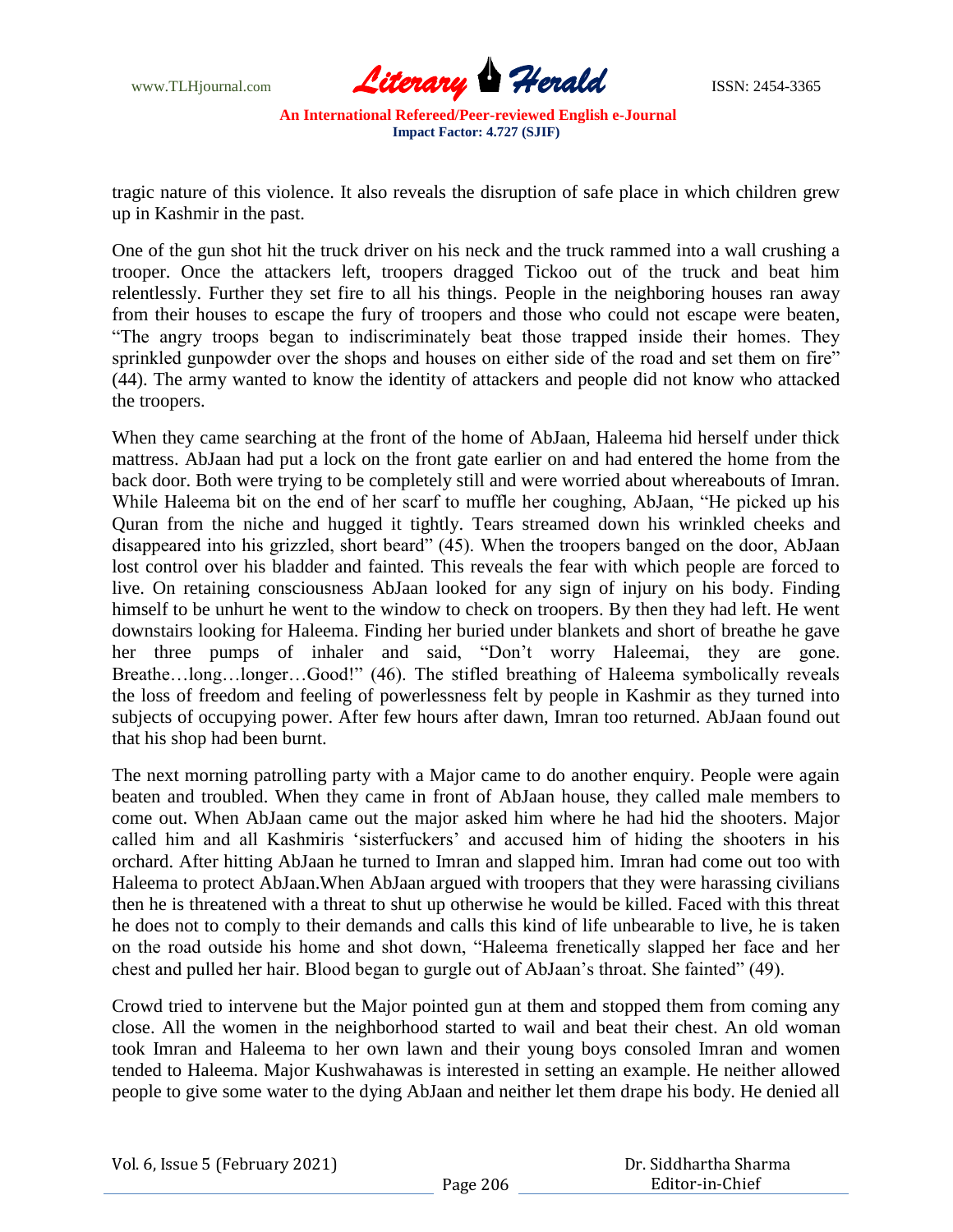

their requests while saying, "No, let everyone see this! See what happens when you rebel against us" (50). Haleema was in the state of shock. She asked women around her to not cry and could not believe that AbJaan was dead "The skin beneath her throat was red from chest-thumping. Her cheeks had the imprints of her own slaps. Her hair fell loose over her face. She laughed, and then abruptly ran towards a wall barefoot to bang her head" (50).

One day troopers came again looking for Imran. He was confused and scared as to why army was looking for him. So was Haleema. When they caught hold of Imran, he screamed for his mother to save him. Haleema while crying pleaded to them to let Imran go as he was her only child, "Haleema tightly clasped Imran"s hand and grappled with it; she was dragged with him as they wrested him away. Her shawl fell off. Her plastic sandals slipped out" (56). Haleema tried chasing the Gypsy in which Imran was being taken but "Haleema collapsed on the dirt road, wailing, barefooted, bare-headed" (57). Shafiqa came outside of her home and propped up Haleema in her lap. Some other women picked up her shawl and slippers. Imam decided to wait for Imran"s return till dawn. All night Haleema was haunted by countless fears, "Haleema imagined the troops kicking Imran with their hard, white jackboots. She imagined him crying for her help—calling her name. Asking for water. "*Water! I couldn't even get him a tumbler of water! But how could I?*" (58). Two women stayed with her all night. Here we can see community intervening to help the victims but as novels proceeds such interventions keeps on decreasing because on intervention they came at receiving end of trooper"s violence.

After countless requests and visits to SSP, she was allowed to go to army hospital and identify her son from those admitted there. She saw various amputated young boys being treated there, "She surveyed the boys whose kidney had failed. They had been trampled over by cement rollers" (80). All had undergone the torture of interrogation. They were handcuffed to their hospital bed. But she did not find Imran there.

Haleema was unable to sleep all night. At early dawn after morning namaz, alone she went to the house of Imam. He observed that, "Haleema looked weary and tired. Her hair was loose, her dupatta was wound carelessly around her head, and her eyes were swollen and moist" (61). In her haphazard condition she had worn her *pheran* inside out. Her right foot was injured and was bleeding. Imam decided to go to police station along with Haleema and Shafiqa. They found a police constable there. The police could not file FIR against the army. He suggested them to approach the army itself. In the way they saw a young boy reading result of class tenth from a gazette. Haleema walked up to him and asked for her son"s result. After knowing that her son had been picked up by the army, everyone grew sympathetic. The young boy found his result by looking in names section which took him greater efforts. He told Haleema that Imran had passed with the distinction and also refused to take any money for telling the result. We can see here society's role in healing process.

On reaching the camp, a soldier secretively told Imam that Imran had been taken to another camp. Haleema decided to sit on dharna in order to protest against the army. She sat on the middle of road near shrine. Many young men and people too joined her. The traffic stopped and a battalion of army came to disperse the crowd with guns and sticks. For many days Haleema

| Vol. 6, Issue 5 (February 2021) |  |
|---------------------------------|--|
|---------------------------------|--|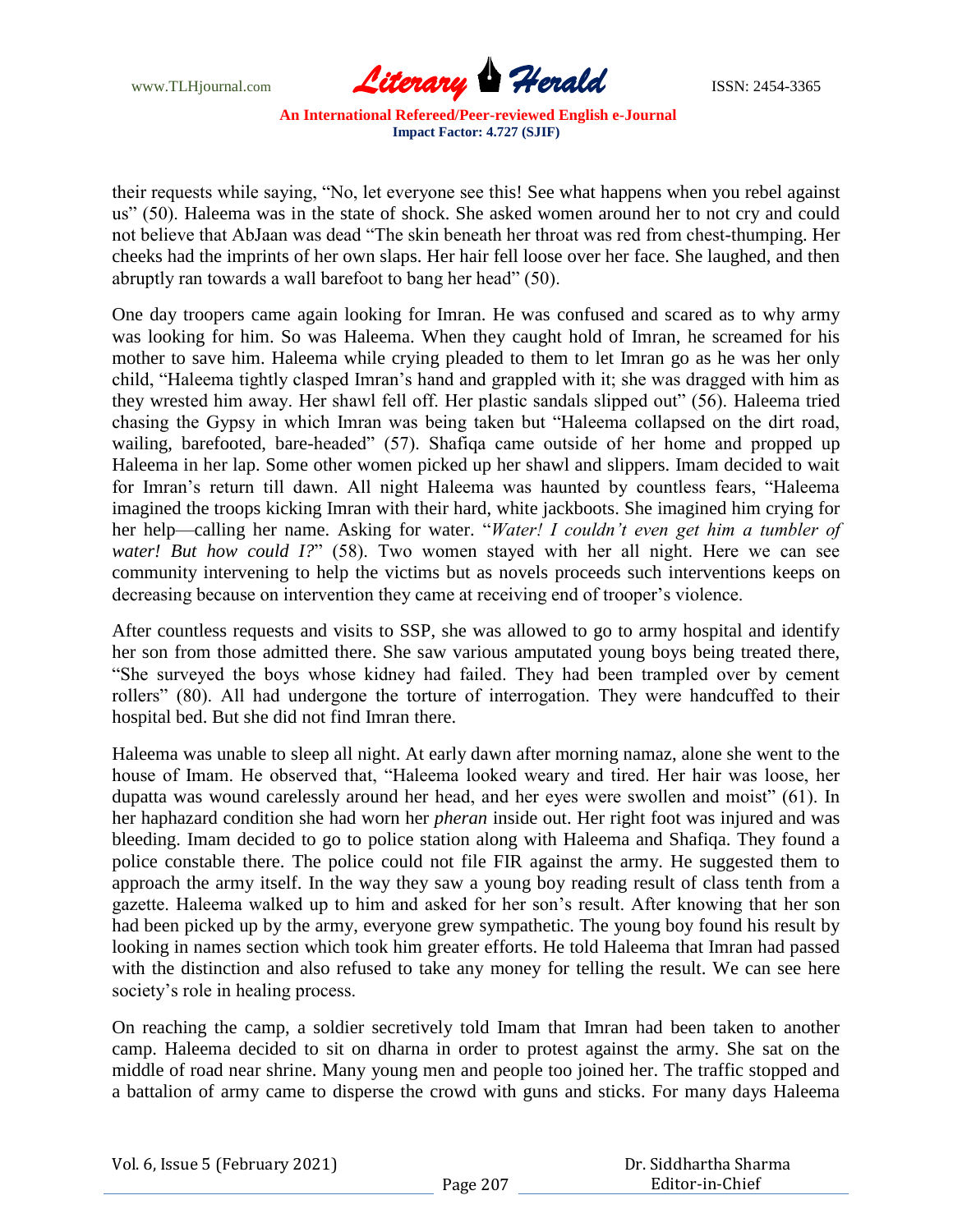

with many people sat in the middle of road and every day they were beaten and forced to leave. When Muhammad Shafi, neighbor of Imam went to meet his detained son at camp named 'Malaysia' he found a young boy who befitted the description of Imran. On reaching that camp the major there squarely refused the fact that anyone had been picked up by the army from Natipora and even said that he knew no one named Major Aman Kushwaha. While leaving the camp a trooper seemed to be trying to tell her something but soon another trooper came and the communication fell off. They waited for the first trooper to come outside and tell them something but no one came out. From then Haleema began to sit outside that camp to catch the glimpse of the trooper who tried to help her and she stopped only when she got to know that the whole battalion has been shifted from there. From here it is clear that writer is not trying to present all troopers with one broad stroke but is opening a space where some troopers are sympathetic to people in Kashmir and are caught in power system. Thus there are other victims too, the army troopers who don"t support the violence against people in Kashmir but are forced to comply.

Haleema sold all the precious belongings in her home. People would occasionally come to console her but soon she would be left alone. In that condition she would talk to walls or belongings of Imran and wail, "She would slowly run her fingers over his [Imran] scribbles and feel the letters, smelling the pages while riffling through them. Again and again. She had carefully ironed and folded his school uniform…" (69). This image reveals the human condition of mothers and family members of those who went missing in army custody. In order to take her voice to the masses she decided to go to the radio station. The employee there took her to the news producer. The producer told her that the broadcast could not carry narratives such as that of her. He encourages her to go to the newspaper people or TV station. Haleema decided to go to the TV station as it was nearby. There she found a woman who gave direction to the office of news producer but also told her frankly that meeting with him would go futile as producer was hesitant to take up stories as her's.

From there she decided to go to the office of Urdu and English newspapers which were at Press Enclave. She decided to go to BBC"s Srinagar office as this was the only name which she knew. Recently a bomb had been send to its office in a parcel. It claimed life of one reporter. Izhar was in charge of matters there. He had covered the story of AbJaan"s murder. He was now willing to take on the story of Imran. Izhar also arranged for Haleema"s story to be printed on the front page of a local daily. He also suggested her to go to court and offered the help of a friend of him who was an advocate. All free of any charges. Haleema did not sleep all night and waited eagerly for dawn and newspaper seller. She asked for the local daily and found news on Imran on the small section of the front page. She read that article till she found a sense of satisfaction and then placed it carefully in her trunk. This was her first successful attempt in making her voice heard. Thereafter she decided to visit Rafi Bhat, who was a politician. He would listen sympathetically to people like Haleema whose family members had been abducted by army and this way would increase his vote bank. But he was not sincerely involved in pain of all those who visited him seeking help. This is presented through the picture of his well furnished home which is juxtaposed to the disarrayed picture of Kashmir which lay outside the boundary of his home.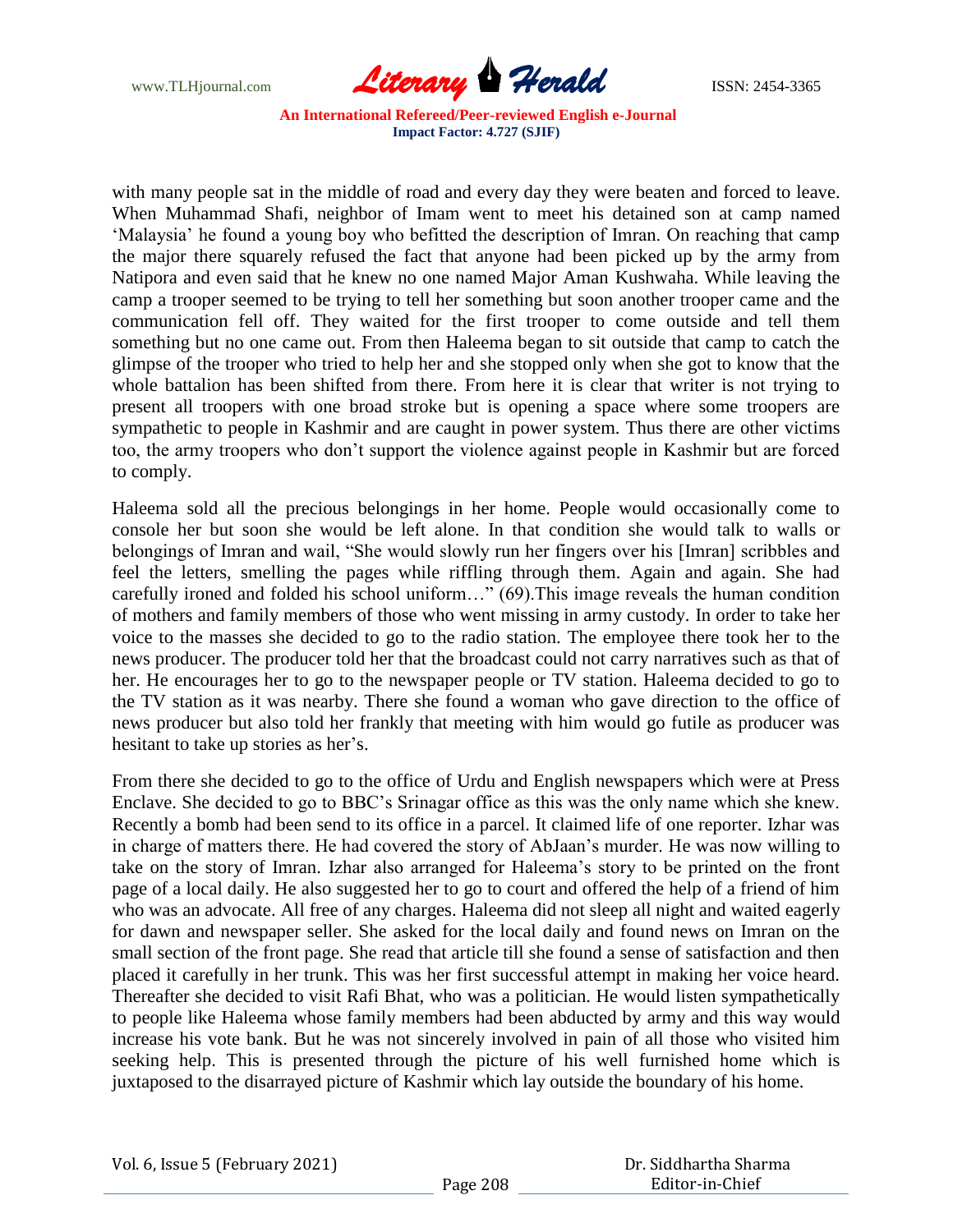

There were two interrogation centres, Papa 1 and Papa 2. These names were derived from the wireless language code. On advice of SHO she went to Papa 2 looking for her son. On the eve of Eid some young boys were being released. Imran was not among them but one boy who had been released told her that he had met a boy named Imran in cantonment and that it was impossible for any visitor to enter it. He suggests her to meet Abdus Salaam who was a barber and who went in to shave the head of detainees. He had a shop near cantonment and could be found there. She did not find him there and went to his address. She took an auto to his home and during the started telling her whole story, "In a way, it was now a strange, a different kind of psychological torture to be compelled to tell her story to anyone from the beginning, in proper order, without missing a single detail, till the end" (94). She was conscious that she had begun to miss out some details and thus felt compelled to her story whenever she could so that her story did not get lost and forgotten.

Barber told her that her son was physically alright but was very scared. He was shifted to another place. The next group of detainees which came were deeply injured during interrogation. Some were denied water for a very long time. Some had their skin peeled off from their face. Some other"s injuries had become infected and they were not treated. Barber"s son-in-law was killed in a fake encounter. Gun and grenade were put into his possession and in media it was hailed as a success for army. When Haleema went to meet Rehbar Khan in hospital, the same boy who told her about barber, she asked nurse for where torture victims were admitted. To this nurse replied, "They are everywhere in the hospital. There are two hundred and forty admissions as of now" (100). In the emergency ward two patients shared a single bed. One of the admitted patient was forced to pee on a heater. Because of that blood had started to come in his urine. His right kidney had failed too. Other wounds were infected. He was put on medications as doctors had other more serious cases to handle.

One day Izhar, the BBC journalist came and told Haleema that one of his police acquaintance had told him that a young boy named Imran was held in Central Jail of Srinagar or Tihar Jail. On not finding Imran there Haleema along with Shafiqa and Shafiqa"s husband, Rafiq went to Delhi. There they faced lot of prejudice. First they were denied rooms at hotels. Then when they tried to make a call through PCR, they were asked to submit a copy of their identity, permanent address and the address of place they were staying at Delhi. They were treated as outsiders in their own country. Nationalism is criticized through the image of a beggar child leaning against windows of car trying to sell tricolor. These images questions raises the question how one can celebrate a nation where a mother has to wander looking for her abducted son by the state and where some children have to beg instead of gaining knowledge at school.

With changing seasons the toll of Kashmiri people who died kept increasing and public institutions like schools kept coming down. With all this army camps and bunkers kept proliferating. Haleema kept her search for her only son on and visited courts and jails all days. One day Izhar called her to tell her about State Human Rights Commission (SHRC) and asked her to register her case there. On visiting that place she found that there were three rooms. The first one which she knocked was empty, in the second room there was a man sleeping inside and the third room had a board on outside on which it was written "Chairman". Upon entering that

|  |  | Vol. 6, Issue 5 (February 2021) |  |
|--|--|---------------------------------|--|
|--|--|---------------------------------|--|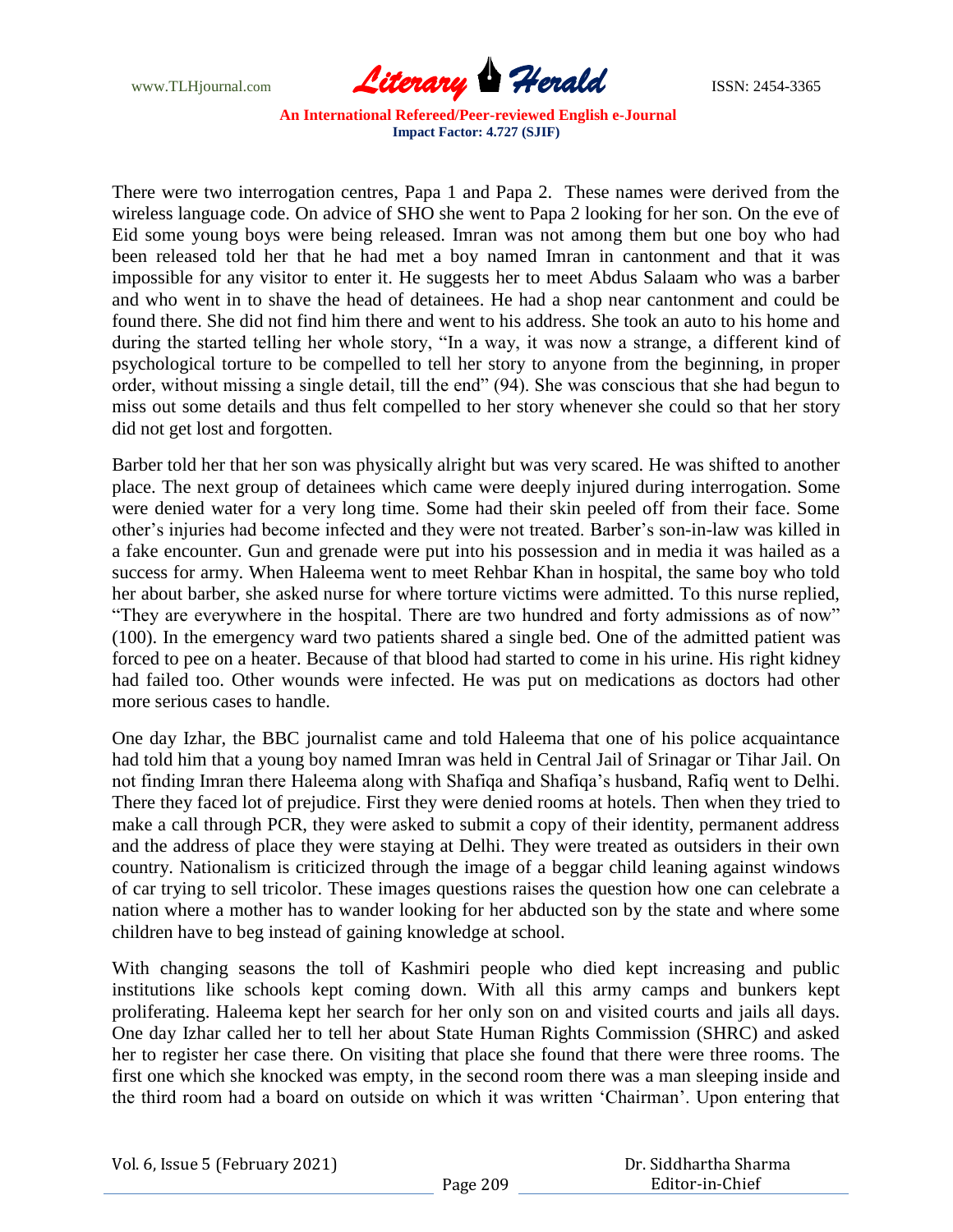

room she found a man sitting there and she told her whole story to him. He frankly told her, "Our commission is a toothless tiger. At the end of the day we will only be able to register your case and claim for compensation. Not more. Nothing more than that. Don't expect justice from us" (132).

In order to register her case she needed clearance from the mortuary of the police control room to register her case. She needed to do so to prove that her son was missing and not dead. The next evening she went to PCR mortuary to get the certificate which stated that no dead person who had been post-mortem there resembled Imran. Often Haleema would reach her home in night after searching for Imran all day but since no elder man was there at home, she was not held in a position to give account of her whereabouts. Khizir a person who worked there told her that he had not seen the young boy in picture but also told her that bodies on which he performed postmortem had their faces disfigured or were absent altogether. He told her that after 1989 morgue had been crowded with bodies and only after this year this job had begun to take serious toll on him, "A man thanked me once for sewing his bullet-torn face back on his head" and the other time "Then there was a young boy- in whose stomach I found coals and strips of cloth. His gut smelled of kerosene. When I probed his nails I found something sticking to them. The forensic report later said they were traces of his own skin" (135).

On hearing Imran"s name, Khizir told Haleema that a Gujjar had found a dead body and on it was written "I am Imran". That dead body was to come to him for post mortem the next day. Haleema was filled with fear. The next day on looking at dead body she fainted but that was not Imran. On her journey to find Imran, she was led to so many young boys who were abducted and prisoned forcefully. Some she found were dead and some were close to death. She found that there is no single Imran but many Imrans. Near the end of her journey she was fighting for the release of all Imrans and not just her own Imran. Haleema had decided to file a case against army and the advocate friend of Izhar, Farooq Ahmad agreed to help her.In a court case, Shakeel, a militant had told that he and Imran Bhat had attacked army troops who accompanied Kashmiri Pandit. When their hideout place was raided he was captured but Imran Bhat managed to escape. In prison he was constantly tortured and decided to identify Imran Joo as Imran Bhat in order to escape the torture.

On her visits to court she would find parents like her whose children had been abducted by the army, "As time passed, Haleema jelled with this little society of relatives of disappeared persons. They would all sit together, eat or stroll in the park outside the courtroom and discuss their future actions. Haleema heard all their stories and told them her own" (139). Seeing the need for them to unite and fight together she told the families that they must file a case as an association. On suggestion of Bar members, they decide to call it "Association of Relatives of the Disappeared Persons'. Family members decided to choose Haleema as president of the association. While writing the name of members of this association, Farooq said that since they don"t know the status of missing people, whether they are dead or alive therefore for women whose husband is missing he would write half, "We are talking legal language here, and the status matters. So, for all such uncertain cases for women whose husbands have disappeared, we will prefix their status with 'Half'..." (142). Haleema wondered the same holds for her too as a mother.